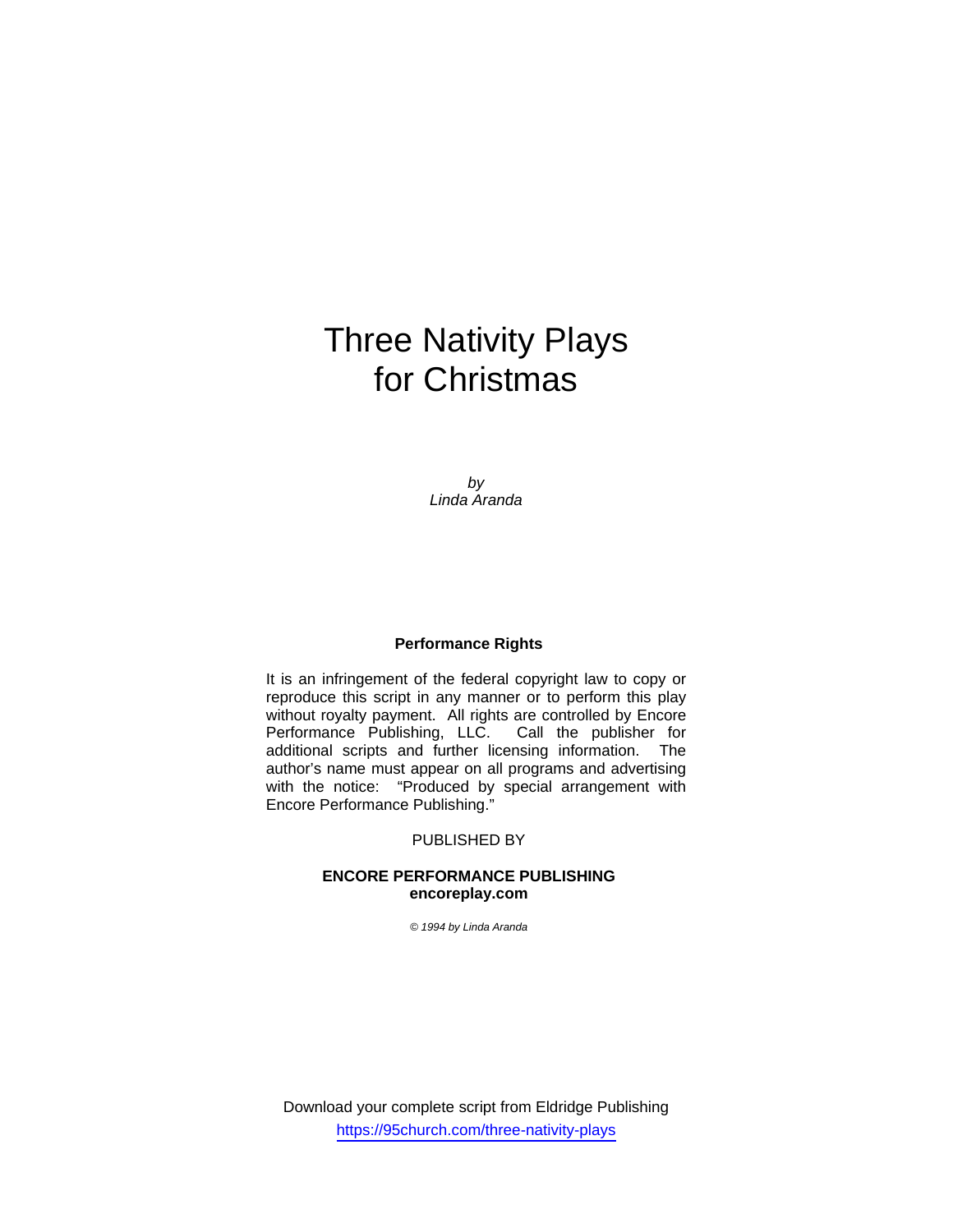### **STORY OF THE PLAY**

As "The Reluctant Shepherd," ten-year-old Toby invents numerous excuses to keep from participating in the live nativity at his church. Later, standing on the cold hillside under the sparkling stars, Toby and the other shepherds bring the true meaning of Christmas to life for passing motorists. A well used crèche helps bring calm to the chaos as two exuberant children decorate for Christmas without adult supervision. The nativity figures, though scratched and broken, can be used, "One More Time," as a busy working mother and her two quarrelsome children retell the story of Jesus' birth. In "A Homemade Christmas Eve," a recovering cancer patient tries to organize her large, unruly family into a live nativity. Battling her uncertain health and a disagreeable daughter-in-law, Eileen persists in creating a memorable evening in the barn for all involved. Three delightful plays with heartwarming messages for that most wonderful time of the year. Can be produced separately or as an evening of entertainment.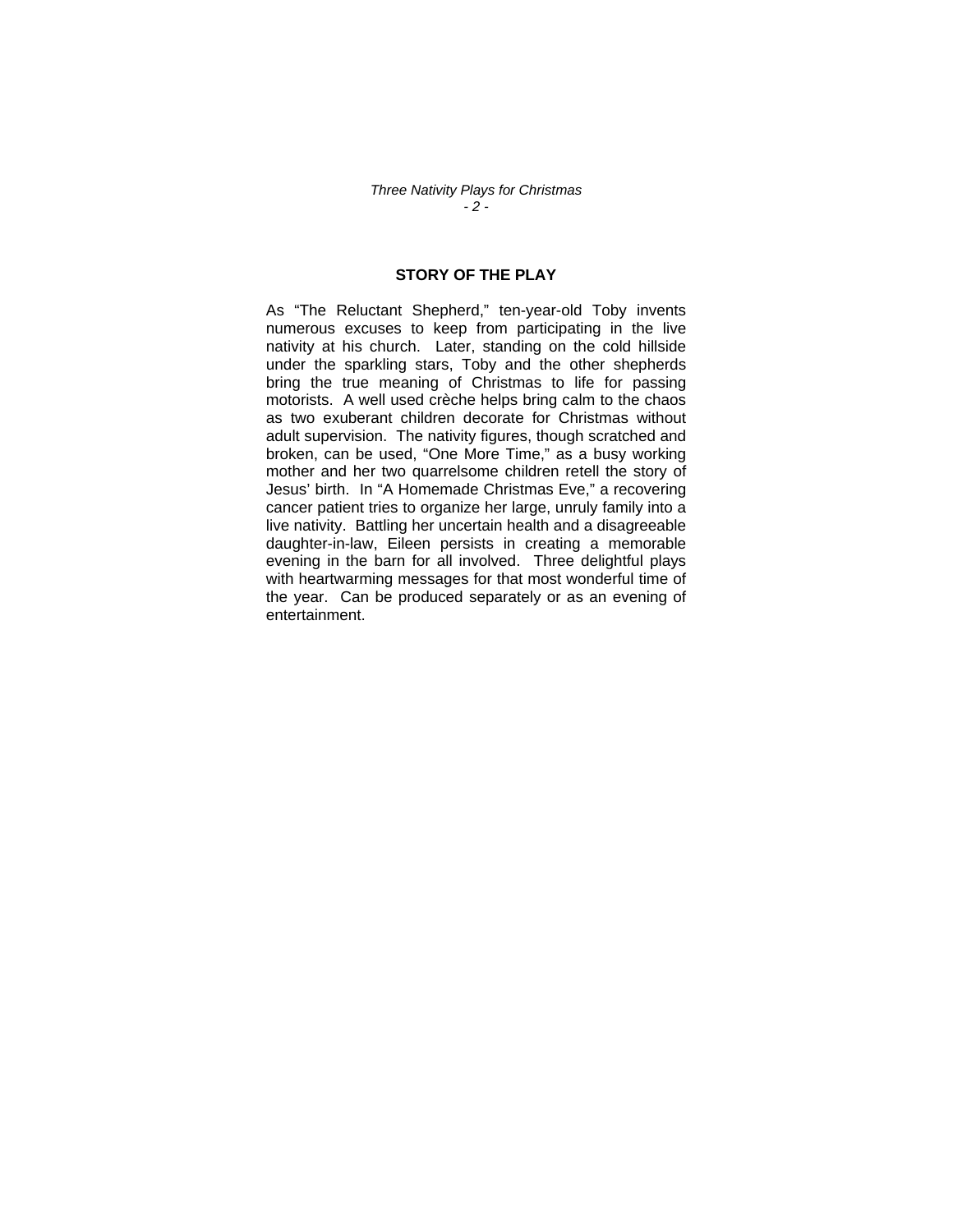*Three Nativity Plays for Christmas - 3 -* 

## **CAST OF CHARACTERS**

## **THE RELUCTANT SHEPHERD**

MOTHER: Toby's mother. TOBY: A boy about 9 or 10. SHEPHERD 1: Older youth or adult. SHEPHERD 2: About 12 or 13. SHEPHERD 3: Older youth or adult. SHEPHERD: Older youth or adult. ANGELS: Any number.

## **ONE MORE TIME**

Mother Chuck-a boy about 12 or 13 Karen-a girl about 8 or 9

#### **A HOMEMADE CHRISTMAS EVE**

Eileen-woman about 55 Kristen-woman about 25 Donna-woman about 35 Carol-woman about 35 Amy-girl about 7 or 8 Stephanie-girl about 10 or 12 Jeremy-boy about 10 or 12 Kyle-boy about 7 or 8 Tom-man about 25 Mike-man about 30-35 Ron-man about 25 or 30 David-man about 30-35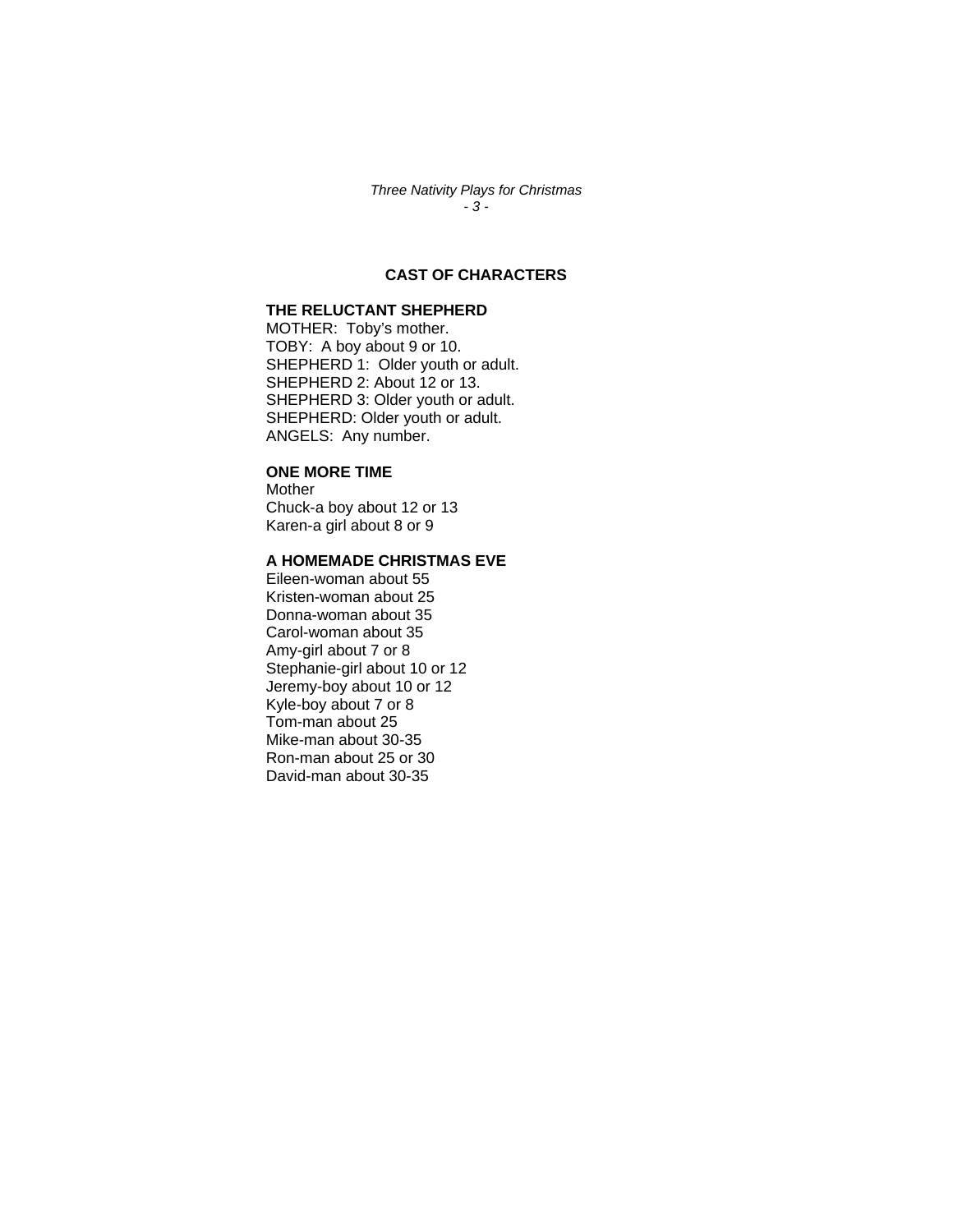### **PRODUCTION NOTES**

## THE RELUCTANT SHEPHERD

Costumes; Contemporary dress for Mother and Toby. Traditional costumes for shepherds and angels.

Properties: plate of cookies, magazine for Toby, Christmas cards, pen, thermometer.

Setting: Scene 1-family room decorated for Christmas. Scenes 2 and 3-no special setting except several chairs arranged around room.

Lighting: In Scene 2, spotlight center stage.

Playing Time: 10-15 minutes.

Costumes: Contemporary dress.

Properties: Nativity set, boxes, assorted Christmas decorations, tissue paper, glue.

Lighting: Spotlight on finished nativity.

Playing Time: 10-15 minutes.

COSTUMES: Contemporary dress, traditional biblical costumes in Scene 6.

PROPERTIES: 2 telephones, easy chair, magazine, 2 end tables, 2 lamps, large bowl, spoon, small bookcase, large table and chairs, books, manger, doll, 3 gifts for kings, lighted star.

SETTINGS: Scenes 1, 2, 4, & 5: left-easy chair, end table with lamp, bookcase behind chair. right-large table or counter, chairs and telephone.

Scene 3: Small tables on right and left with lamps and telephones.

Scene 6: Interior of barn, manger

LIGHTING: Scene 6: spotlight shepherds, spotlight kings. SOUND EFFECTS: telephone ringing, Scene 4-knocking

PLAYING TIME: 15-20 minutes.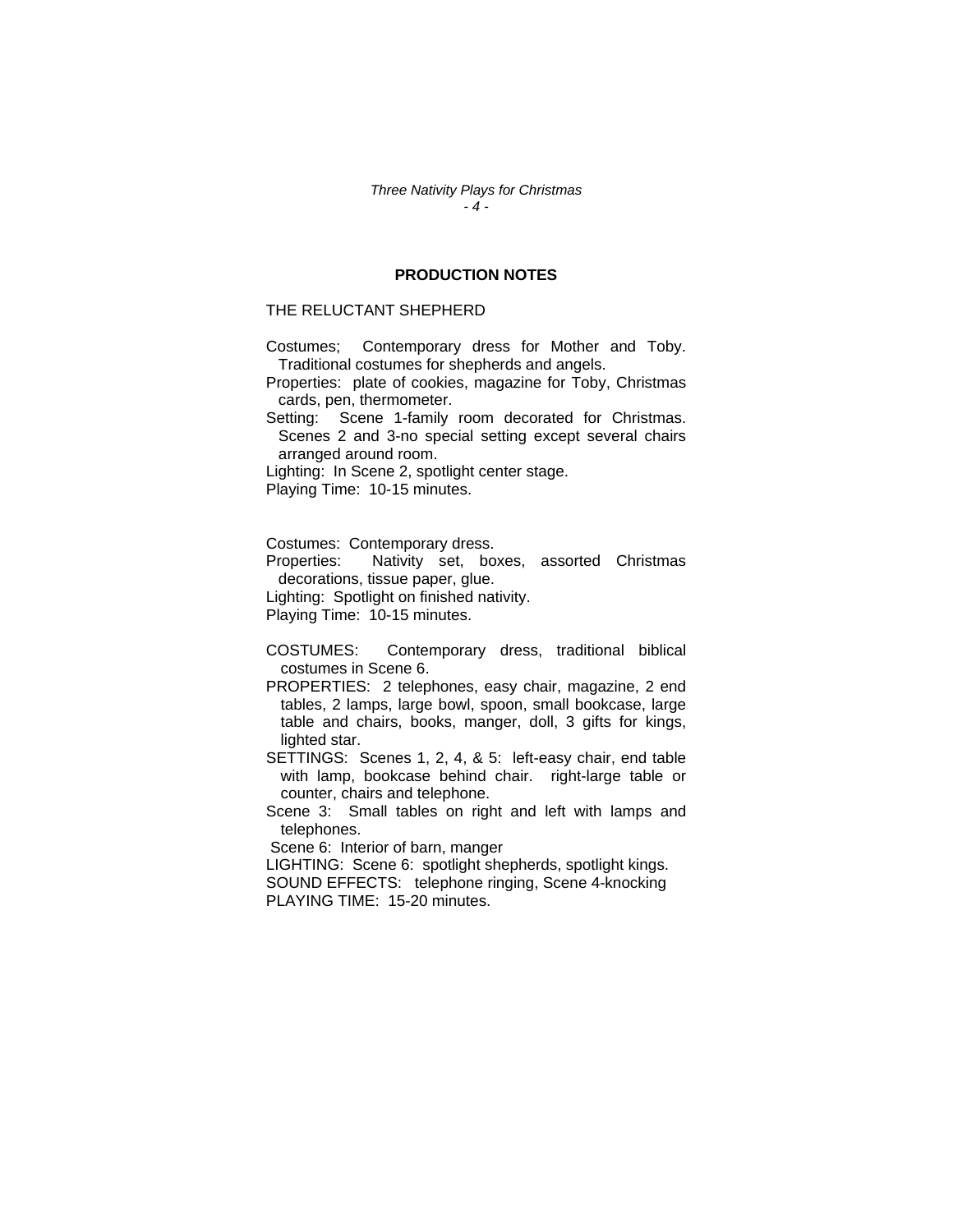## **THE RELUCTANT SHEPHERD**

#### **Scene 1**

*(AT RISE: Family room decorated for the Christmas season.)* 

- TOBY: Aw Mom, do I really have to be a shepherd in that dumb thing at church tonight? *(Looks up from magazine.)*
- MOTHER: *(Looks up from small table where she is addressing Christmas cards.)* Toby, being a part of the live nativity is not dumb.

TOBY: But Mom, it's outside and it'll be cold. *(Shivers.)*

- MOTHER: Stop thinking about yourself. You'll be playing an important part in bringing the story of Christ's birth to hundreds of people.
- TOBY: Yeah, sure. All those people driving by in their nice warm cars while I'm standing out there freezing my….
- MOTHER: That's enough, Toby, just be sure to wear several layers of clothes. That will keep you warm. *(Looks back down at the cards.)* and wear your insulated boots, too.
- TOBY: Aw, Mom, who ever heard of a shepherd wearing insulated boots!
- MOTHER: It will be dark, Toby, and no one will notice. Now go find your boots. I have a few more cookies to put in the oven. *(SHE exits.)*
- TOBY: Whose dumb idea was this anyway--creating the Christmas story outside so some stupid people can drive by and stare at us. Maybe if I can convince Mom that I don't feel good she won't make me go.

*(TOBY goes to closet, throws boots and coat into his chair. MOTHER enters holding a small plate of cookies.)*

MOTHER: Toby would you like to have a freshly, baked cookie. They're your favorite--peanut butter.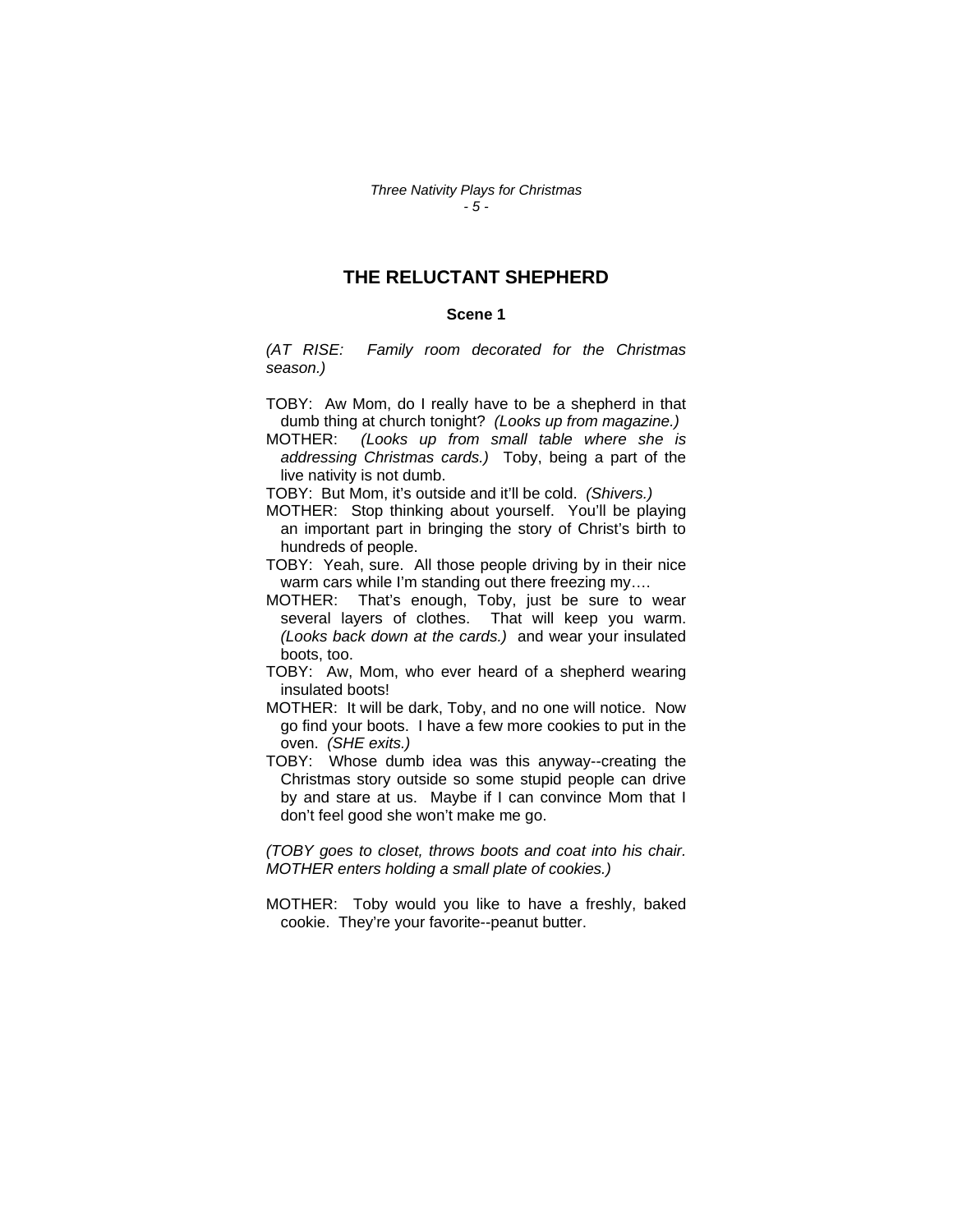- TOBY: I don't think so, Mom. *(Holds stomach.)* I feel a little hot and sick at my stomach right now.
- MOTHER: *(Feeling TOBY'S head.)* Don't tell me you're coming down with something. There has been a lot of flu going around. Sit down and I'll get the thermometer.

*(SHE exits. TOBY sits down heavily on a nearby chair. He hangs his head down even when his mother re-enters.)* 

- MOTHER: *(Continued.)* Here we go. Let's just check your temperature to make sure. *(She shakes thermometer.)* Open wide. *(She puts the thermometer in Toby's mouth and keeps an eye on her watch.)* Okay, time's up. Let's see what we've got here. *(Looks at thermometer.)* Just what I thought--normal. *(Suspiciously.)* What are you trying to pull, Toby?
- TOBY: Nothing Mom, honest. I really do feel kind of funny.
- MOTHER: You've been worrying so much it has probably upset you stomach a little. *(Sternly.)* Don't forget, people are counting on you to show up.
- TOBY: *(Whines.)* But Mom, I'm the only kid who's going to be a shepherd. I won't have anybody to talk to.
- MOTHER: This isn't a party, Toby. You and the other shepherds will be standing on the hill behind the church with the sheep. The shepherds play a significant part in the Christmas story. Now get your coat on while I wrap up the cookies.

*(SHE exits. TOBY is putting on his boots, coat and gloves in slow motion. He still isn't finished when she re-enters with the cookies.)* 

- MOTHER: Did you go to the bathroom? *(Puts down cookies and puts on her own coat.)*
- TOBY: Yes, Mom. *(A smile crosses his face.)* Mom, what if I have to go to the bathroom while I'm outside. We'll be there 'three hours.'
- MOTHER: You take turns coming inside to get warmed up and go to the bathroom. That's why I'm taking cookies.